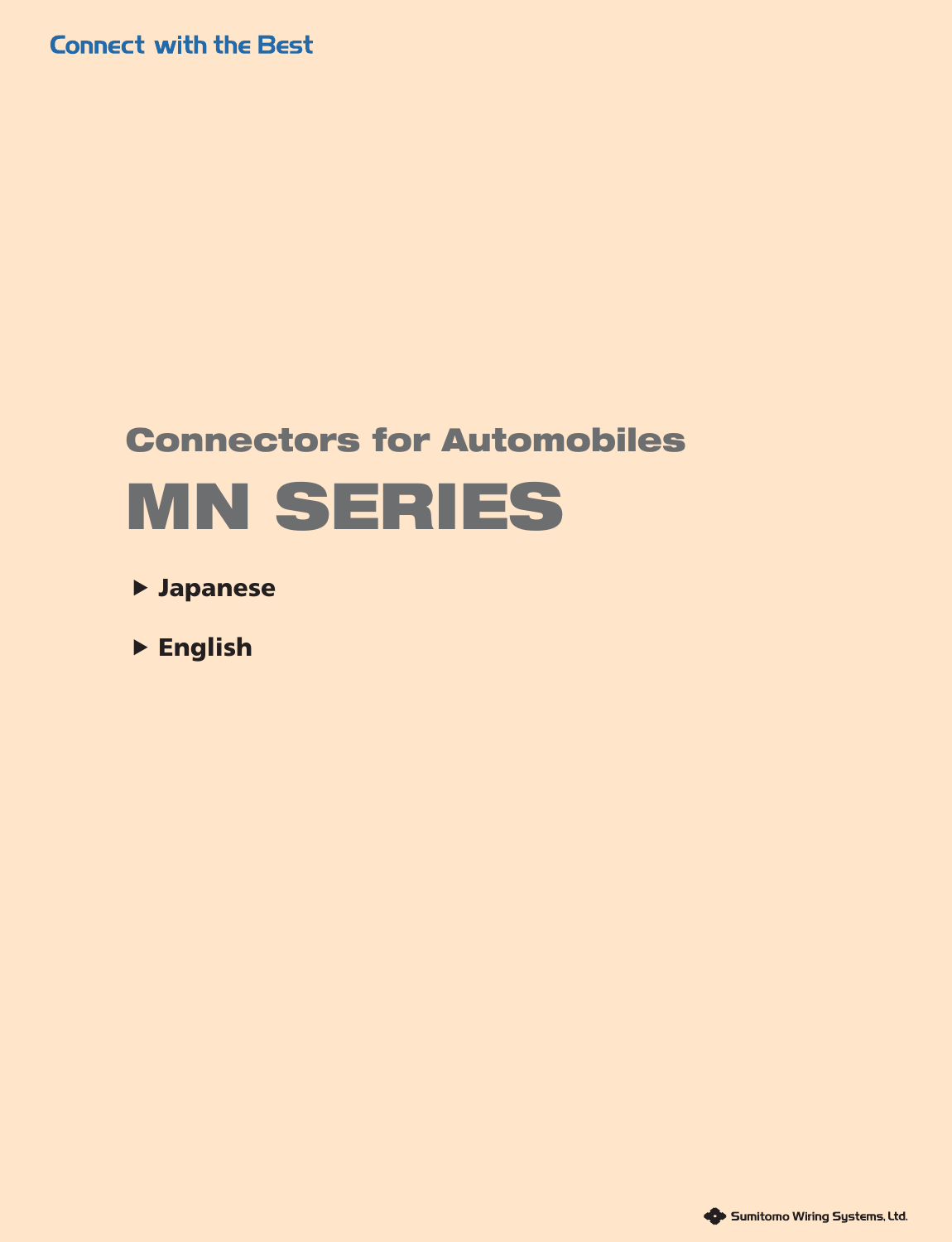<span id="page-1-0"></span>



 $\sim$  3  $\sim$  3  $\sim$   $\sim$   $\sim$   $\sim$   $\sim$ 

MNシリーズは、自動車用コンビネーションメータの配線に

使用されているフレキシブルプリント基板(FPC)と直接接続するための

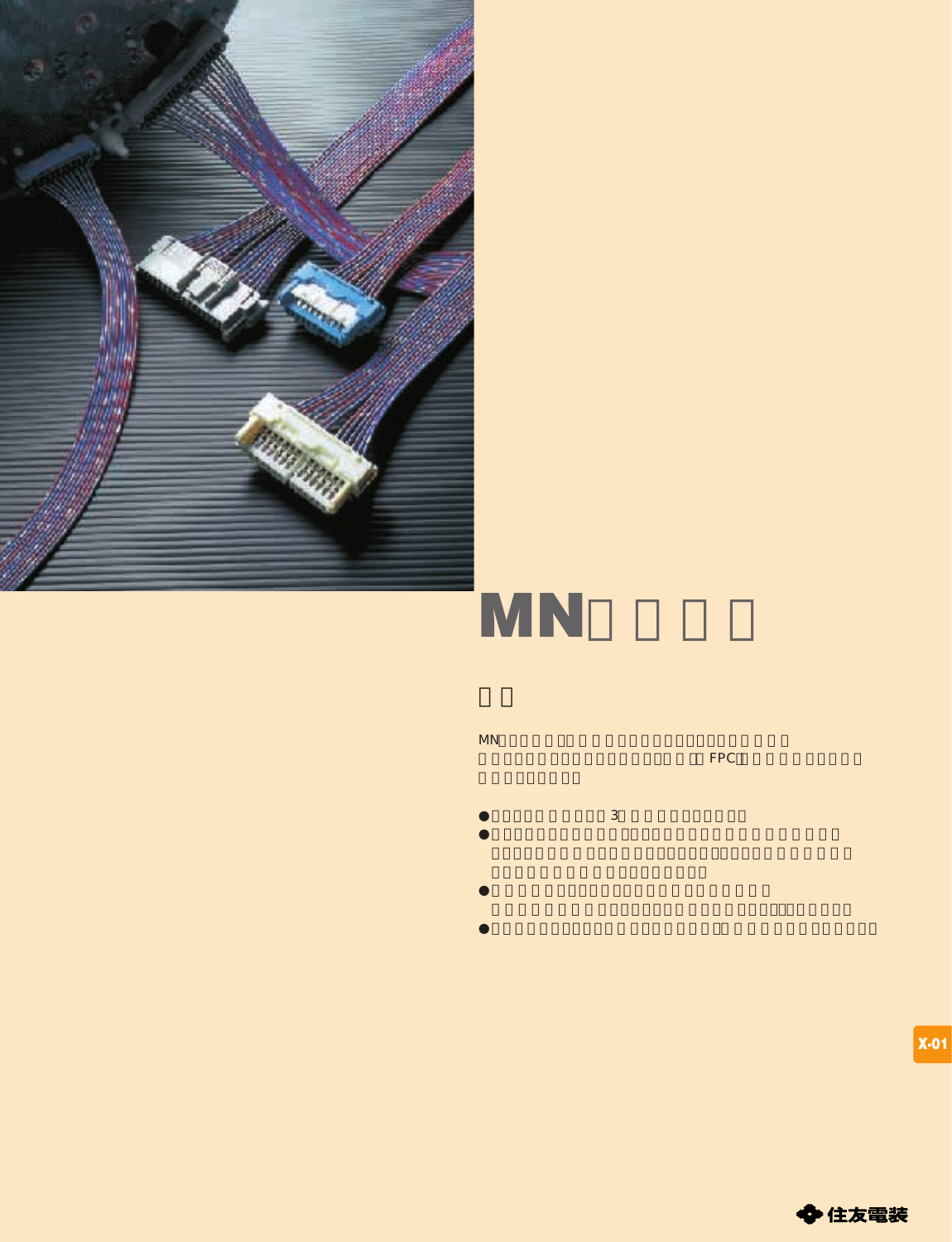### MN FPC





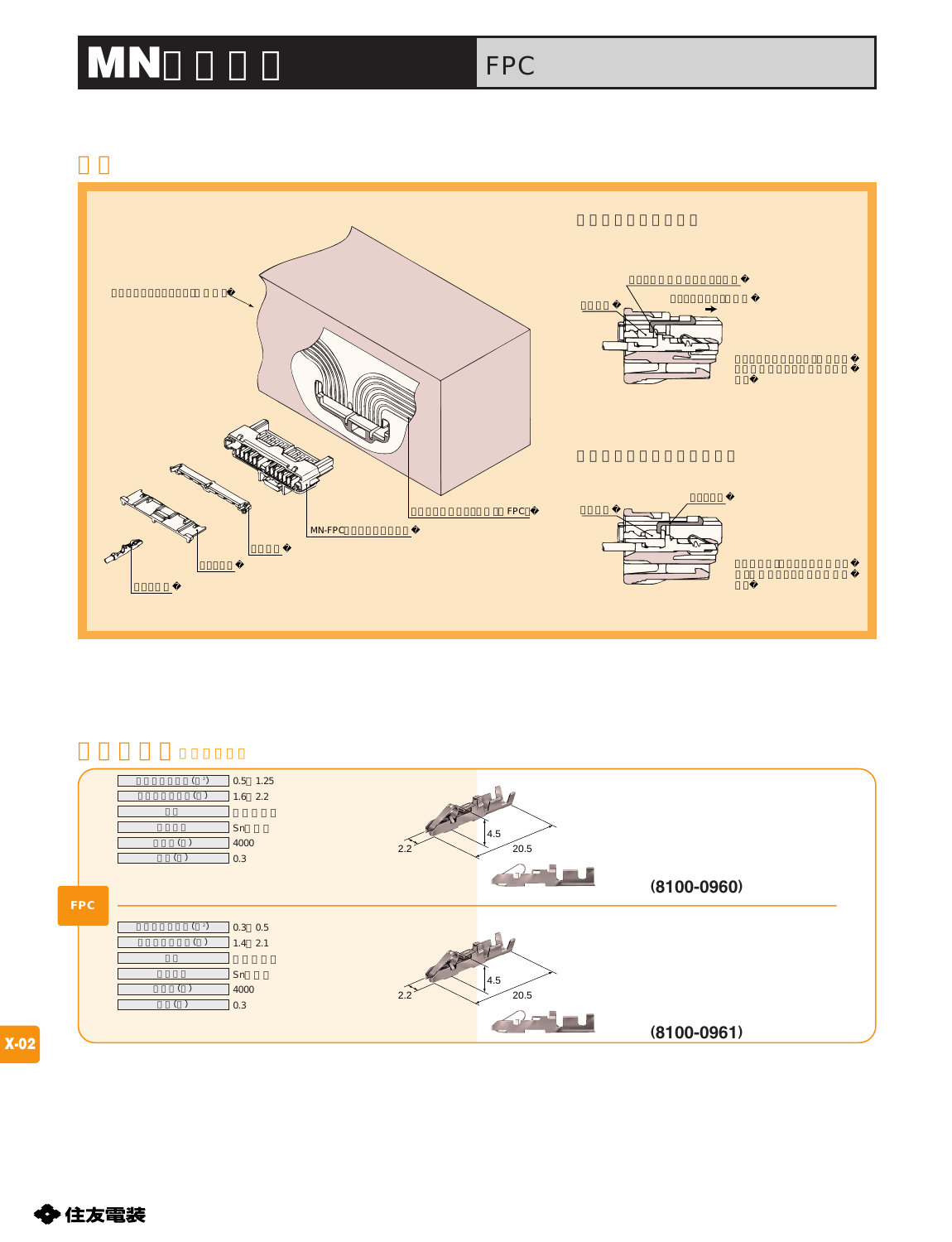### MN FPC

P.B.T.



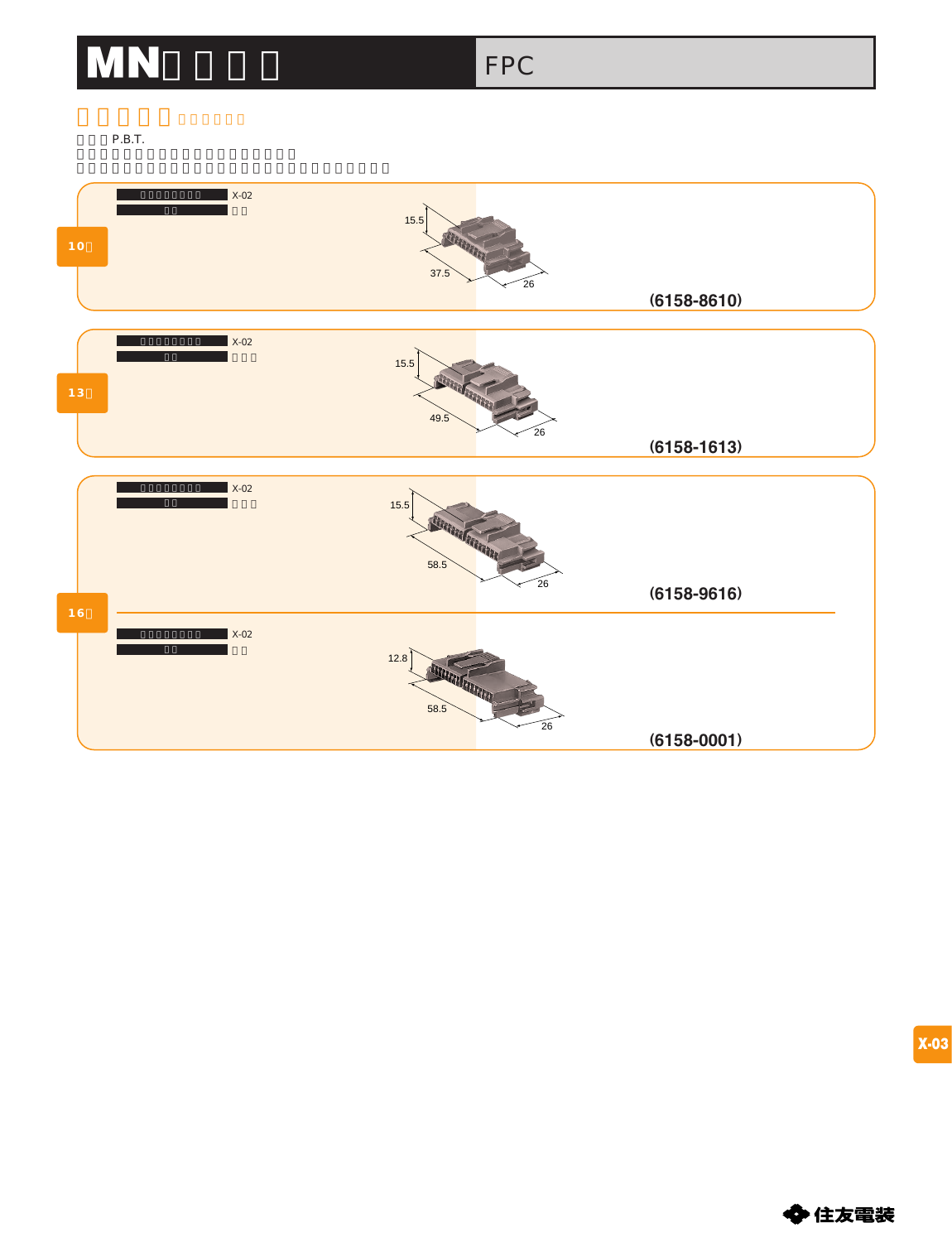<span id="page-4-0"></span>

# MN SERIES

#### **Features**

MN-FPC connector is a small connector that connects directly with the flexible printed circuit used in the rear wiring of automative combination meters.

- $\bullet$  It is a small connector with 3mm pitch between terminals.
- Its housing has a built-in shutter to protect the terminal and a retainer to double-lock the terminal during shipping and harness assembly process.
- $\bullet$  Mechanism for custom fitting of the terminal with the retainer, and double-locked mechanism to protect loosing the terminal. In addition, holding power to the terminal is increased.
- The retainer is synchronized with the shutter, providing greater efficiency.
- The new developed terminal is compact and reliable.
- There is a click sound with connection which provides clear confirmation of complete engagement, and the housing is shaped to protect against wreching when engaging the connector. Thus, the reliability is increased.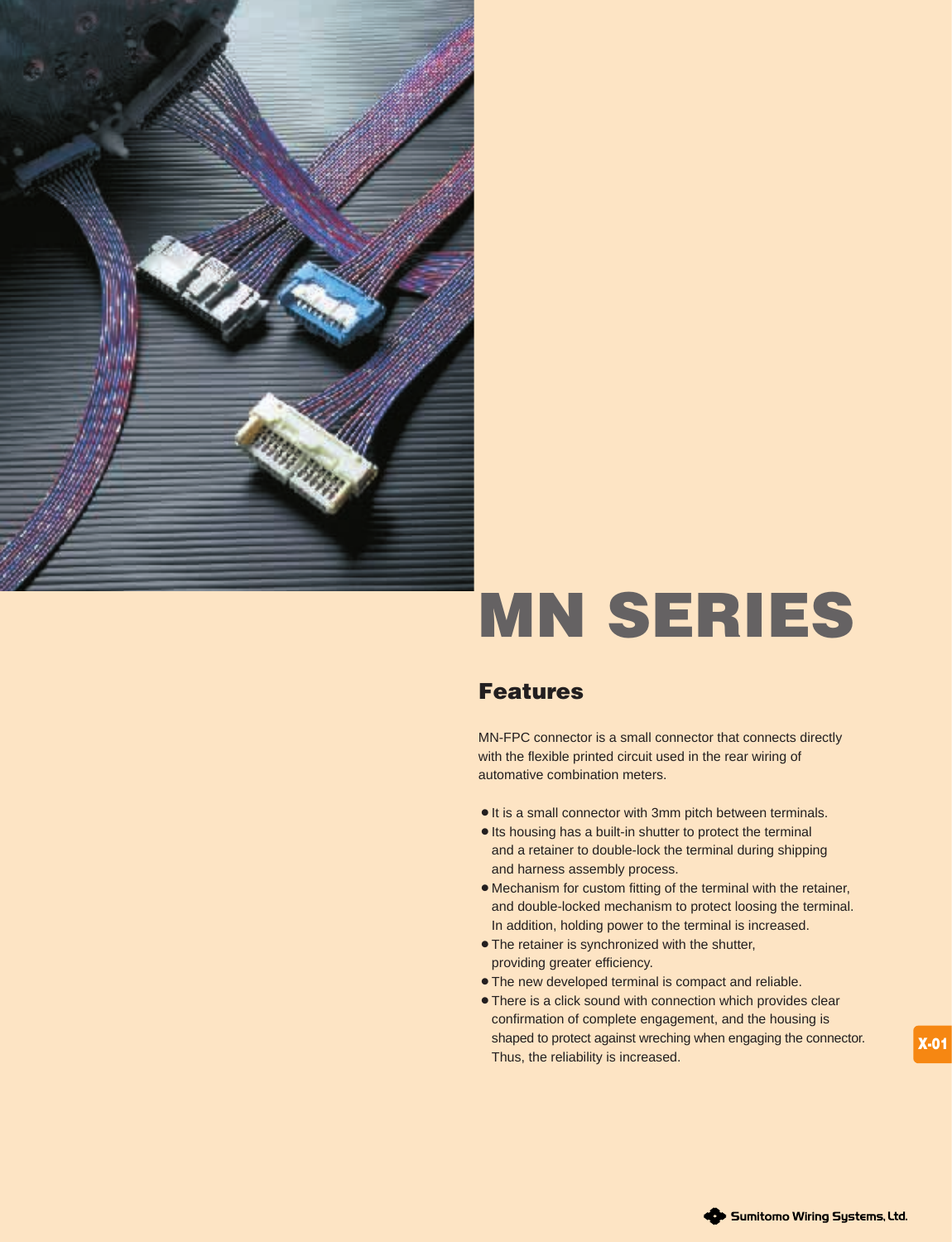## **MN SERIES** FPC

#### **Structure**



#### **Terminal (UNIT: mm)**